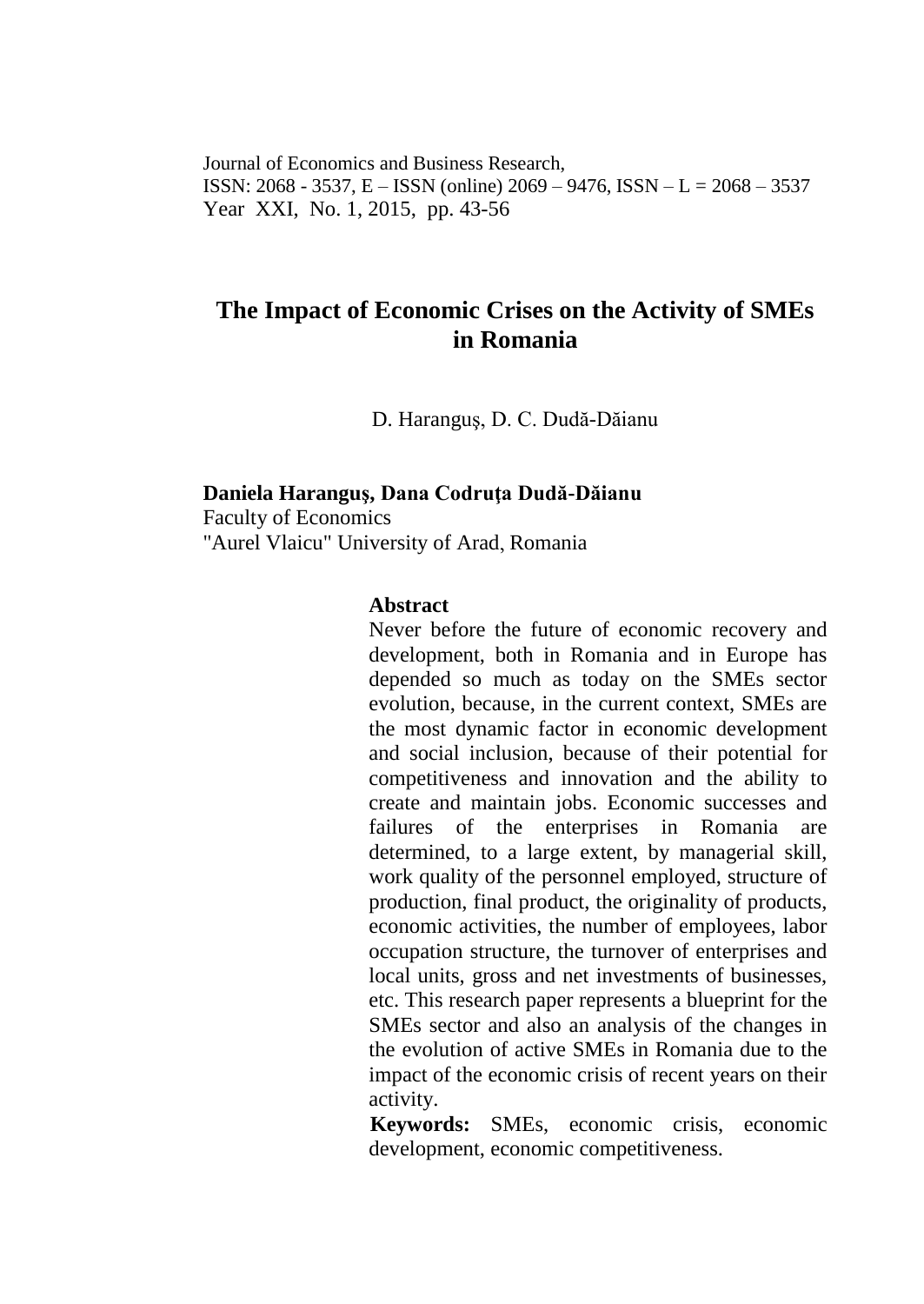## **Evolution of the active SMEs in Romania due to the impact of the economic crisis**

The share of SMEs in the total non-financial economy of enterprises can be seen in table no.1, which presents the distribution of enterprises by size classes and economic sectors, according to data from the balance sheet registered at the beginning of 2012. Regarding the share of the SME sector reported to large enterprises, it registers values greater than 97% in all economic sectors, except the energy sector (93.8%). This overwhelming preponderance of SMEs as opposed to large companies must be understood exclusively through the number of enterprises.

Trade remains the main economic sector in which SMEs operate, with a share of 37.5%. 163781 small and medium sized enterprises have performed their activity in 2011, in Wholesale and retail trade; repairing vehicles and motorcycles. Among them, microenterprises are the most numerous (149382), representing more than 90% of the total. At the same time there are a considerable number of 1415 medium sized enterprises, respectively 17.5%, operating in this sector, amidst activity fields trade was ranked first among small enterprises, with a number of 12984. In the professional, scientific and technical activities' sectors a total number of 49046 SMEs are operating (11.2%), most of which are microenterprises (95.2%). This sector of activity ranks 2 only in the case of microenterprises (12.2%), not as regards of small and medium sized enterprises, which account for 4.62%, respectively 3.19% of this sector.

| <b>Sector</b>      | <b>Micro</b> | Small | Medium | <b>SME</b> | Large       | <b>Total</b> |
|--------------------|--------------|-------|--------|------------|-------------|--------------|
|                    |              |       |        |            | enterprises | enterprises  |
| Agriculture        | 12353        | 1806  | 204    | 14363      | 31          | 14394        |
| Mining<br>and      | 739          | 236   | 49     | 1024       | 17          | 1041         |
| quarrying          |              |       |        |            |             |              |
| Manufacturing      | 30724        | 9820  | 3118   | 43662      | 738         | 44400        |
| industry           |              |       |        |            |             |              |
| Production<br>and  | 602          | 98    | 29     | 729        | 48          | 777          |
| supply<br>of       |              |       |        |            |             |              |
| electricity<br>and |              |       |        |            |             |              |

**Table no. 1.** Distribution of enterprises by size classes and economic sectors for 2012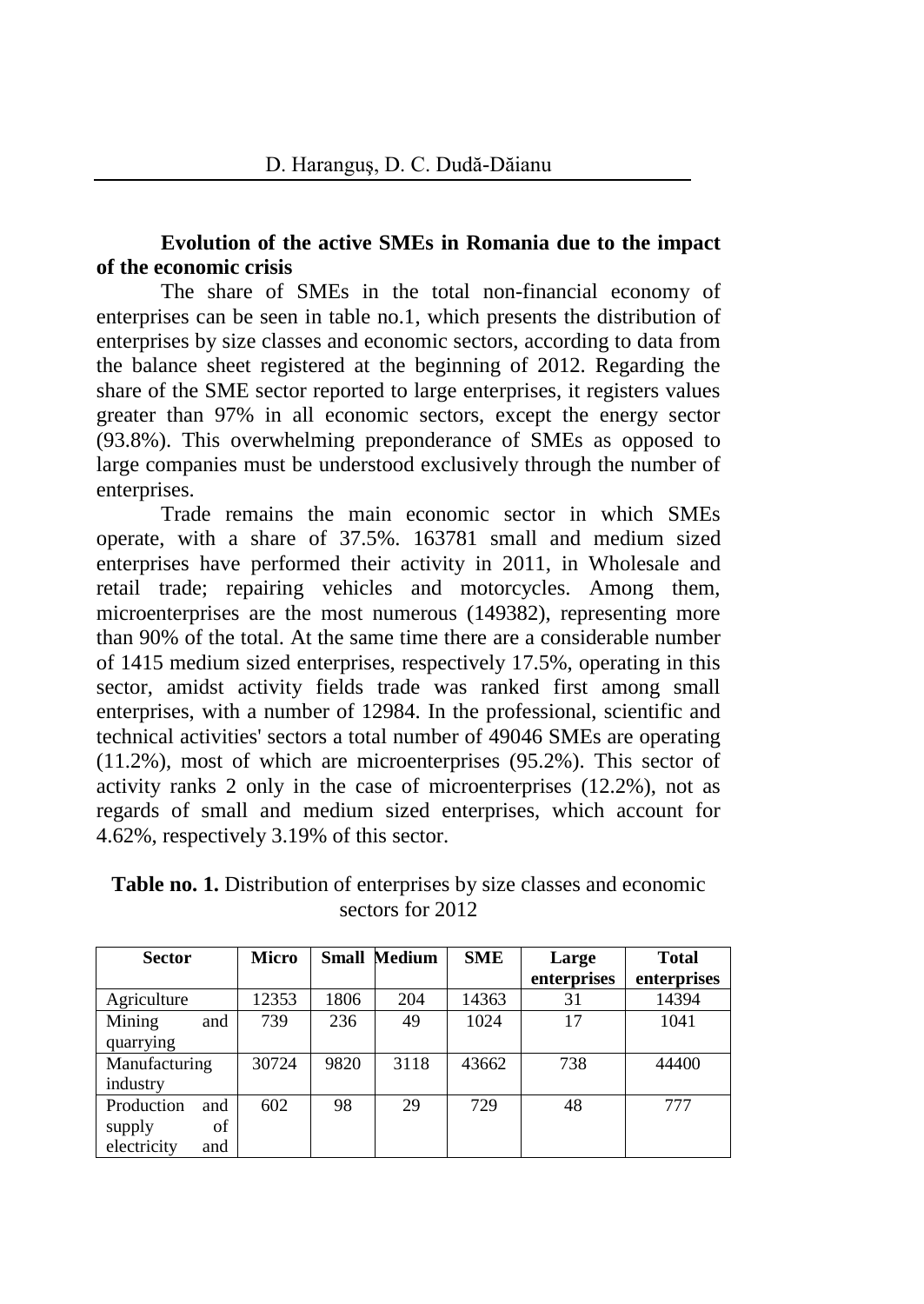| gas                |              |                  |                 |            |                 |                   |
|--------------------|--------------|------------------|-----------------|------------|-----------------|-------------------|
| Water supply,      | 1741         | $\overline{475}$ | 137             | 2353       | $\overline{69}$ | 2422              |
| sanitation, waste  |              |                  |                 |            |                 |                   |
| management         |              |                  |                 |            |                 |                   |
| <b>Sector</b>      | <b>Micro</b> | <b>Small</b>     | Medium          | <b>SME</b> | Large           | <b>Total</b>      |
|                    |              |                  |                 |            | enterprises     | enterprises       |
| Constructions      | 34002        | 6412             | 1108            | 41522      | 128             | 41650             |
| Wholesale<br>and   | 149382       | 12984            | 1415            | 163781     | 148             | 163929            |
| retail<br>trade.   |              |                  |                 |            |                 |                   |
| repairing          |              |                  |                 |            |                 |                   |
| vehicles<br>and    |              |                  |                 |            |                 |                   |
| motorcycles        |              |                  |                 |            |                 |                   |
| and<br>Transport   | 28176        | 2707             | 435             | 31318      | $\overline{96}$ | 31414             |
| storage            |              |                  |                 |            |                 |                   |
| Hotels<br>and      | 18876        | 2995             | 254             | 22125      | 27              | 22152             |
| restaurants        |              |                  |                 |            |                 |                   |
| Information and    | 14711        | 1253             | 246             | 16210      | 56              | 16266             |
| communication      |              |                  |                 |            |                 |                   |
| Real<br>estate     | 11264        | 571              | $\overline{55}$ | 11890      | $\overline{8}$  | 11898             |
| transactions       |              |                  |                 |            |                 |                   |
| Professional,      | 46718        | 2077             | 251             | 49046      | 55              | 49101             |
| scientific<br>and  |              |                  |                 |            |                 |                   |
| technical          |              |                  |                 |            |                 |                   |
| activities         |              |                  |                 |            |                 |                   |
| of<br>Activities   | 12578        | 1737             | 588             | 14903      | 147             | 15050             |
| administrative     |              |                  |                 |            |                 |                   |
| services<br>and    |              |                  |                 |            |                 |                   |
| service<br>support |              |                  |                 |            |                 |                   |
| activities         |              |                  |                 |            |                 |                   |
| Public             | 59           | 13               | 11              | 83         | $\overline{2}$  | 85                |
| administration     |              |                  |                 |            |                 |                   |
| and defense        |              |                  |                 |            |                 |                   |
| Education          | 2488         | 285              | 14              | 1787       | 1               | 2788              |
| Health<br>and      | 7709         | 676              | 80              | 8465       | 14              | 8479              |
| social assistance  |              |                  |                 |            |                 |                   |
| Arts,              | 3223         | 168              | 20              | 3411       |                 | $\overline{3}411$ |
| entertainment      |              |                  |                 |            |                 |                   |
| recreation<br>and  |              |                  |                 |            |                 |                   |
| activities         |              |                  |                 |            |                 |                   |
| Activities<br>of   | 28           | 3                | 1               | 32         |                 | 32                |
| private            |              |                  |                 |            |                 |                   |
| households<br>as   |              |                  |                 |            |                 |                   |
| employers          |              |                  |                 |            |                 |                   |
| <b>TOTAL</b>       | 384014       | 44939            | 8089            | 437042     | 1588            | 438630            |

The impact of economic crises on the activity of SMEs in Romania

**Source:** Developed by the author based on Data from enterprises balance sheet at 01/01/2013; RNI of Statistics January 2013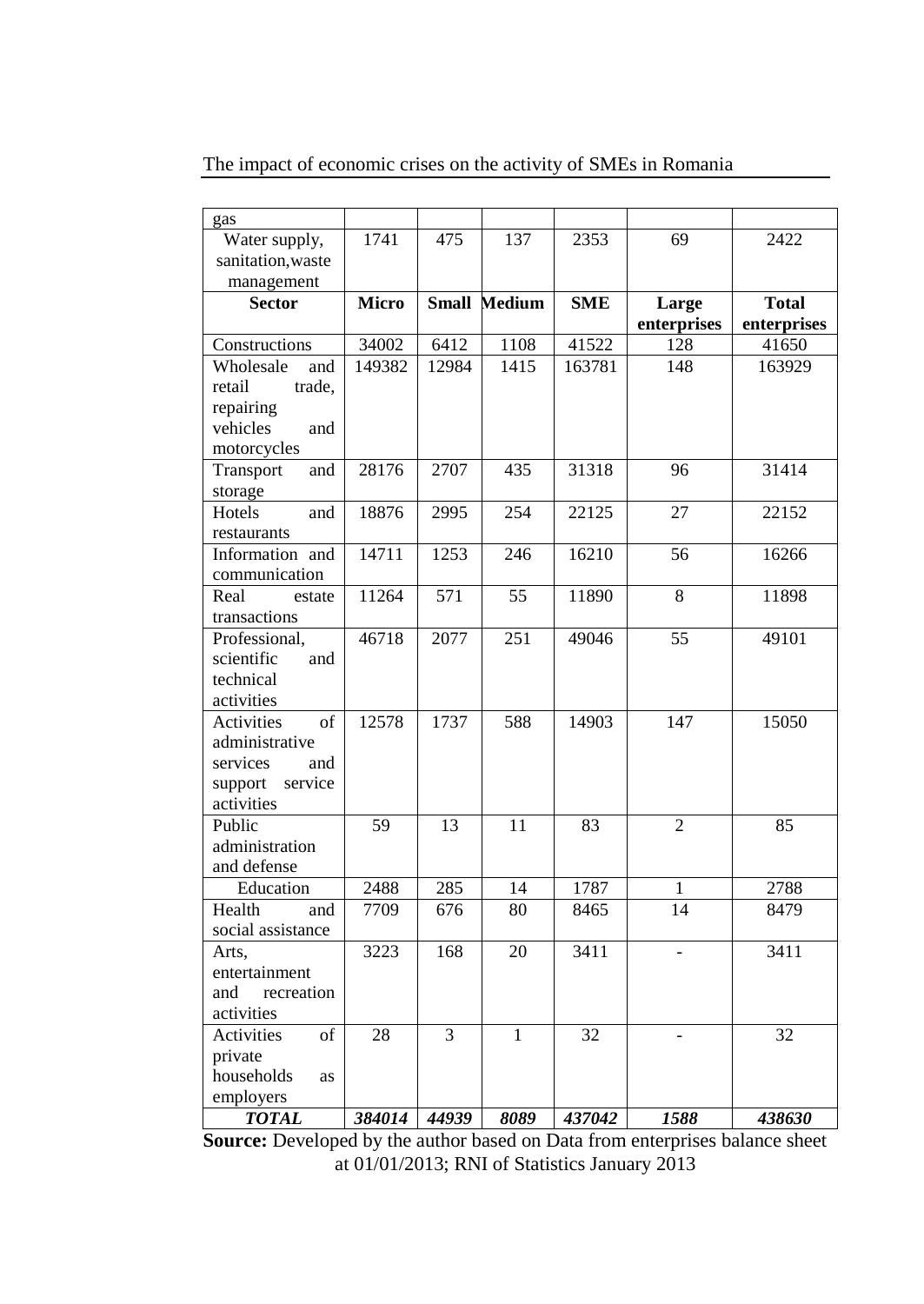*Manufacturing industry* is the third activity field representative for SMEs. Thus, the industry SMEs sector accounts for 10%, following the Service sector (39%) and the Trade sector (37.5%). In the manufacturing industry there are pronounced differences between size classes. It is notable the fact that this economic sector is most representative for medium sized enterprises. A percentage of 38.6% of medium sized enterprises (with more than 50 employees) are present in the industrial sector. The SMEs in industry are larger as opposed to those involved in other activities such as, for example, the service sectors in which microenterprises are predominant. Also, small enterprises have an important share in the industrial sector (21.8%), which rank 2 after trade. Instead, microenterprises have a reduce share, of only 8%, in the manufacturing industry, corresponding to the low technological capacity of this category of companies.

The *Constructions* sector has a significant share in the overall structure of SMEs, although it has experienced the most torsion dynamic over the years, reaching in 2011 a percentage of 9.5%. Microenterprises from Constructions include 34002 enterprises and represent 81.9% of the total number of active enterprises in this sector.

In *Transport and storage* the average number of SMEs is 31318, representing a share of 7.2% of the total. In this sector the distribution on the three size classes is more uniform compared to other economic sectors; thus 7.3% are microenterprises, 6.0% are small enterprises and 5.4% are medium sized enterprises.

Another important area for the presence of SMEs is the Hotels and restaurants sector, with an average share of 5.1%. The small enterprises class has a share above average, of 6.7%, and microenterprises account for 4.9%. Fewer medium sized enterprises operate in tourism, respectively only 254, representing a rate of 3.1% of the total.

*Agriculture* becomes an increasingly significant sector for SMEs, registering an increase as regards to the total number of active enterprises (14363). The average share is 3.29%, however small enterprises, with an average number of 10 and 49 employees, register a higher share of 4%.

Regarding the evolution trend, after two consecutive years of rebound, the turnover of SMEs registered a real average growth of 2% in 2012 compared to 2011.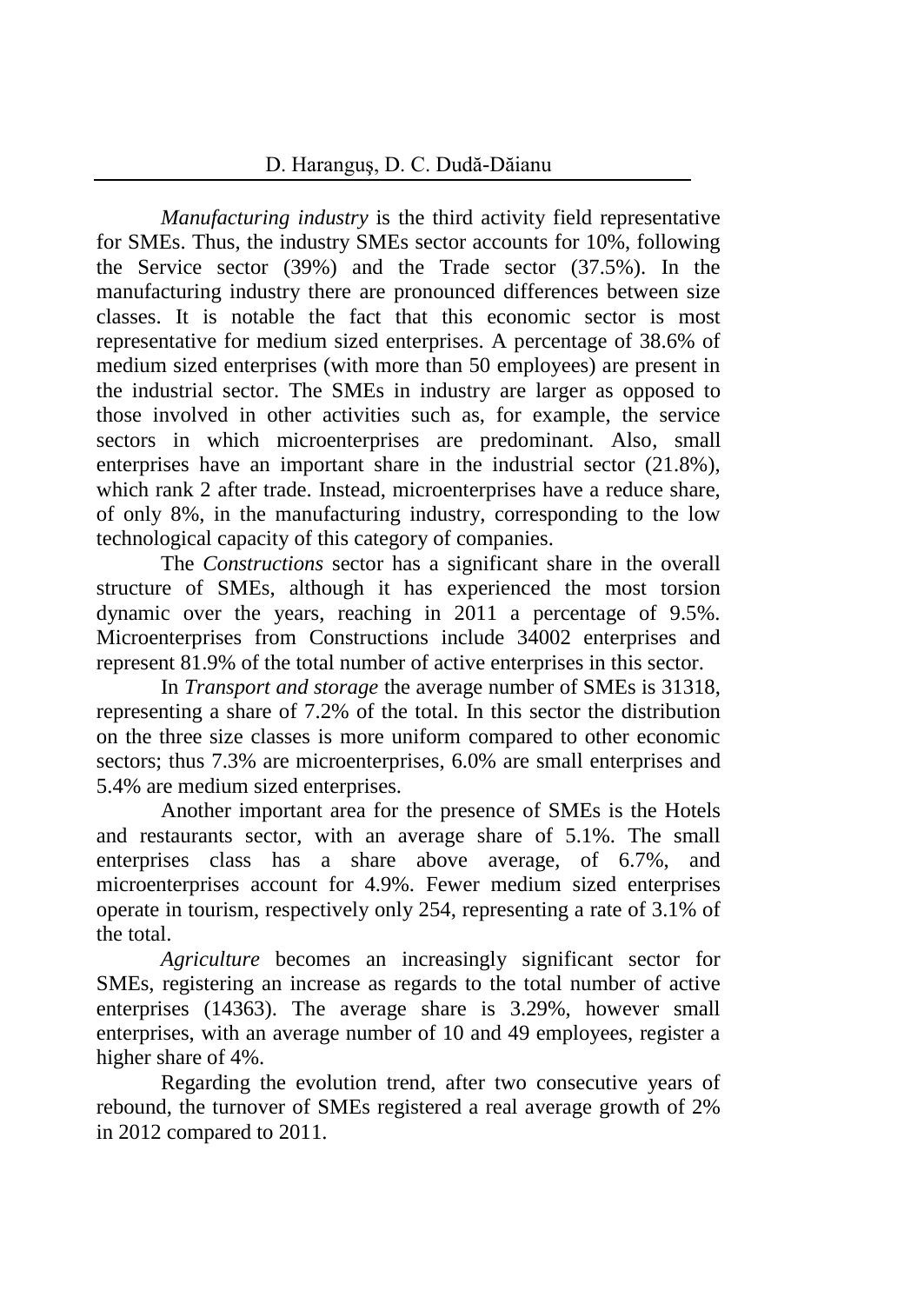In most economic sectors, SMEs register a turnover higher than large enterprises. Exceptions are the sectors concerning industry and energy, mining and communications, where SMEs are unable to compete with large scale economic operators, national or transnational, which are dominant in the market (Soros, 2010). SMEs contribute with more than 58% to the total turnover of the non-financial economy. According to data from the balance sheet of enterprises active in the non-financial economy, at 01.01.2012 the value of the turnover achieved by SMEs was 589256 billion lei, while the turnover of large enterprises was 4262456 billion lei.

As regards to turnover distribution between the three sizes classes of SMEs, very close shares can be observed, however microenterprises have a lower contribution compared to large enterprises. This characteristic of SMEs in Romania is kept for several years, noting that in 2012, the small enterprises class increased its share in the total turnover.



**Fig. no. 2.** Turnover in SMEs by size classes, 2012

**Source:** Developed by the author based on Data from enterprises balance sheet at 01/01/2013; RNI of Statistics January 2013

As illustrated in figure no.1, microenterprises contribute with 30.8% to the total turnover achieved by SMEs, small enterprises with 34.2% and medium sized enterprises with 43.9%. Small enterprises stand out in terms of turnover as the class with the highest growth potential between Romanian SMEs.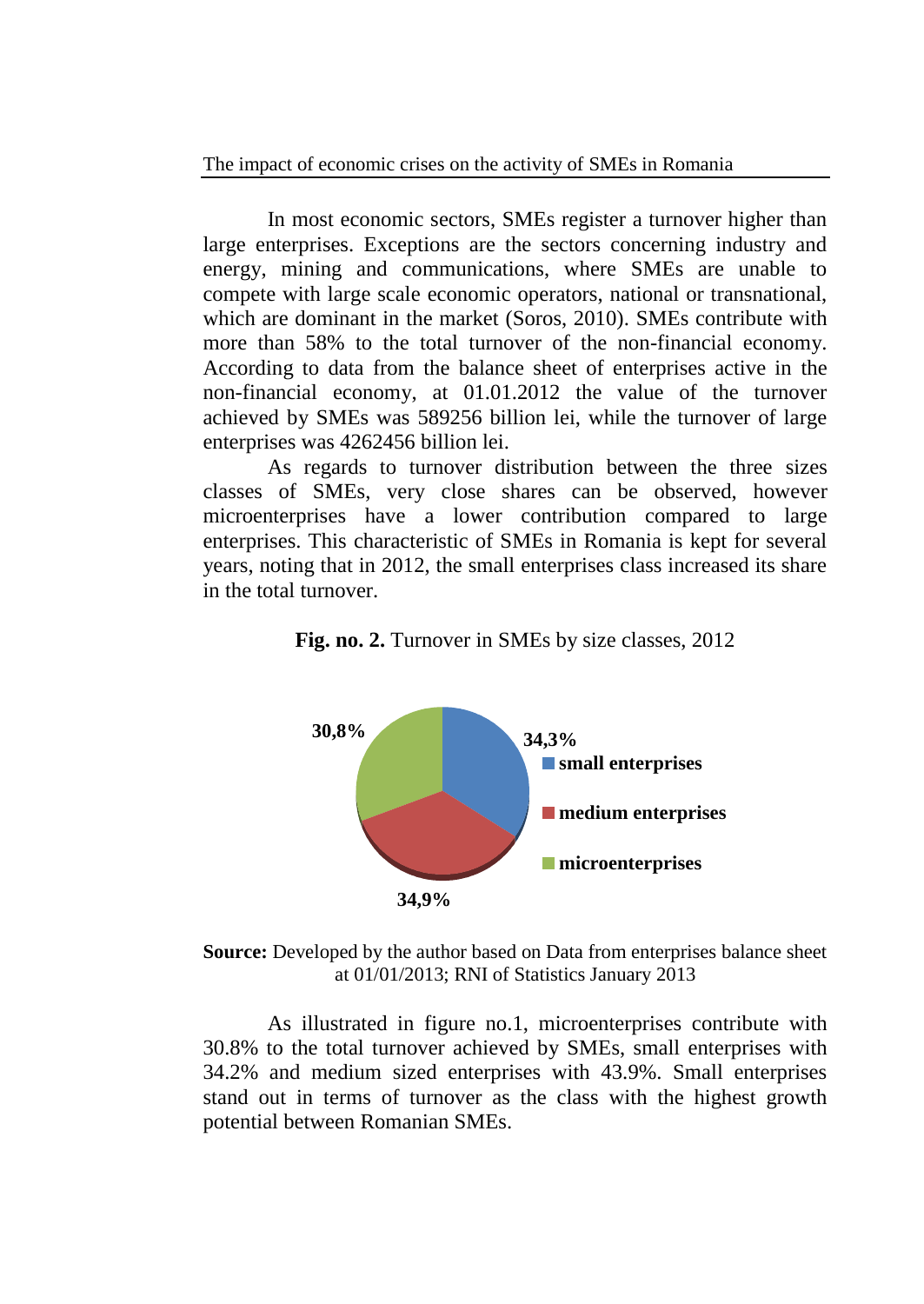According to the latest data of the balance sheet regarding the situation of enterprises, a number of 238212 SMEs reported profit for 2012. As a percentage, this means more than 54.5% of small and medium sized enterprises active in non-financial economy. The total net profit registered in 2012 by SMEs was 29240 billion lei, representing 5% of turnover. In figure no. 2 is presented a comparison between the profit and turnover on enterprises' size classes – micro, small and medium sized.

It can be observed a different distribution of profits compared with turnover in the three size classes. Thus, from the balance sheet data, result the following observations:

- Microenterprises class, although it has the lowest percentage of turnover (30.8%), achieved the highest level of profit, respectively 41.4% of the total value on SMEs.
- Small enterprises class registers the most balanced situation, contributing with 34.2% to the total turnover of SMEs and obtaining a profit at the rate of 31.6% of total.
- Medium sized enterprises class, with the highest turnover (34.9%), reported the lowest level of profit, with a percentage of 27%.

These findings show the existence of an inversely proportional relationship between size of enterprises and mass of profit, in the general classes of SMEs. However, assessing profit by highlighting its mass at a given time is insufficient to draw conclusions on the profitability of SMEs.

The highest level of profit is obtained by SMEs active in services, which cumulate 31.6% of the total mass. However, it is noteworthy that the share of profit is below the weight of the number of enterprises in this sector (figure no.3) (Schumpeter, 1982).

SMEs in *Trade* obtain a percentage of 27.3% of the total profit of SMEs, value which is also situated well below the percentage of enterprises active in this sector (37%). In industry is achieved 19.5% of SMEs' profit, while the percentage of active enterprises is only 11%. SMEs in Constructions also manage to generate a superior profit percentage (14.4%) compared to the number of enterprises in this sector  $(10\%)$ .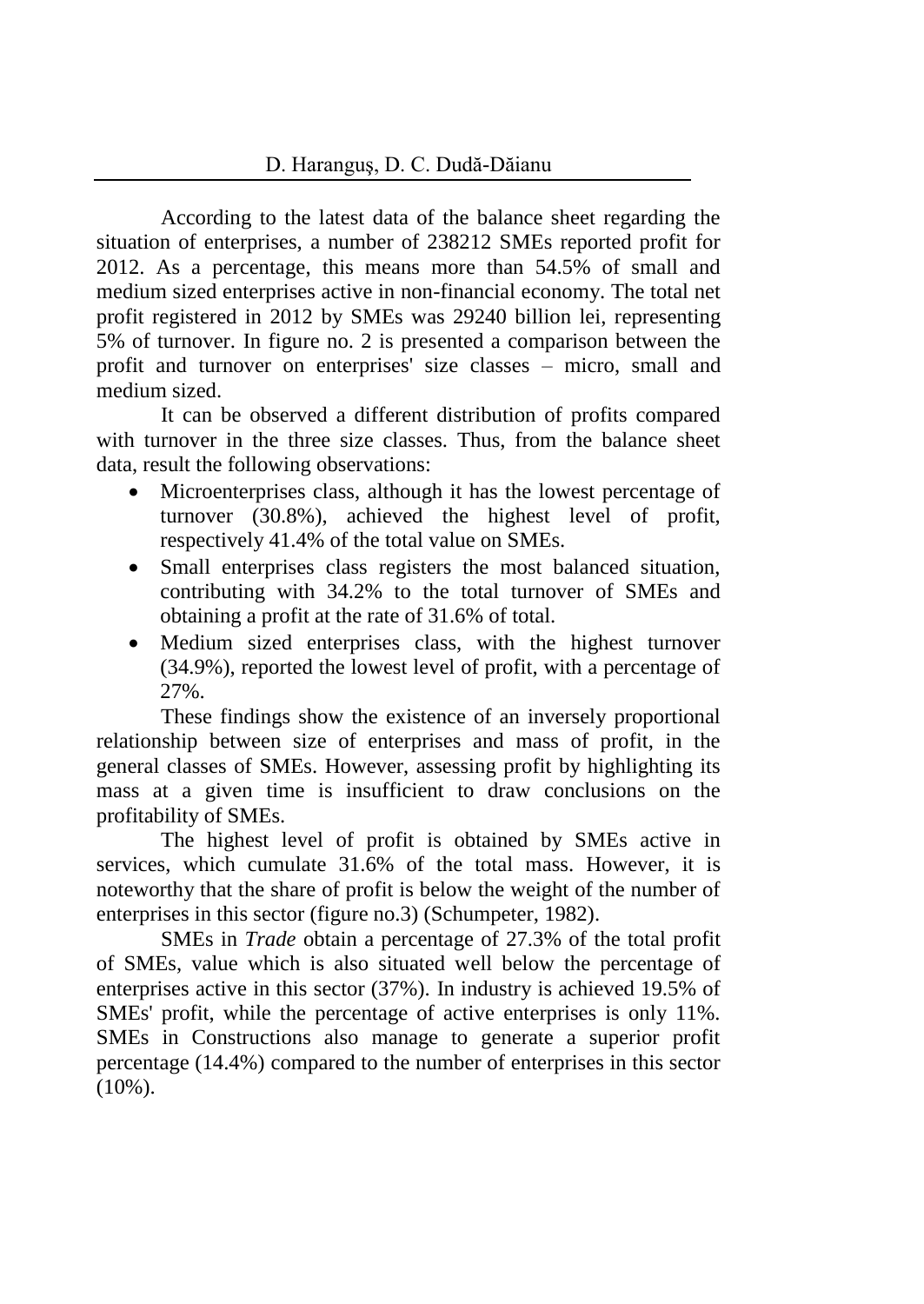**Fig. no. 3.** Net profit vs. Turnover in SMEs, by size classes, 2012



**Source:** Developed by the author based on Data from enterprises balance sheet at 01/01/2013; RNI of Statistics January 2013.

**Fig. no. 4**. Profit distribution of SMEs in main activity sectors, 2012



**Source:** Developed by the author based on Data from enterprises balance sheet at 01/01/2013; RNI of Statistics January 2013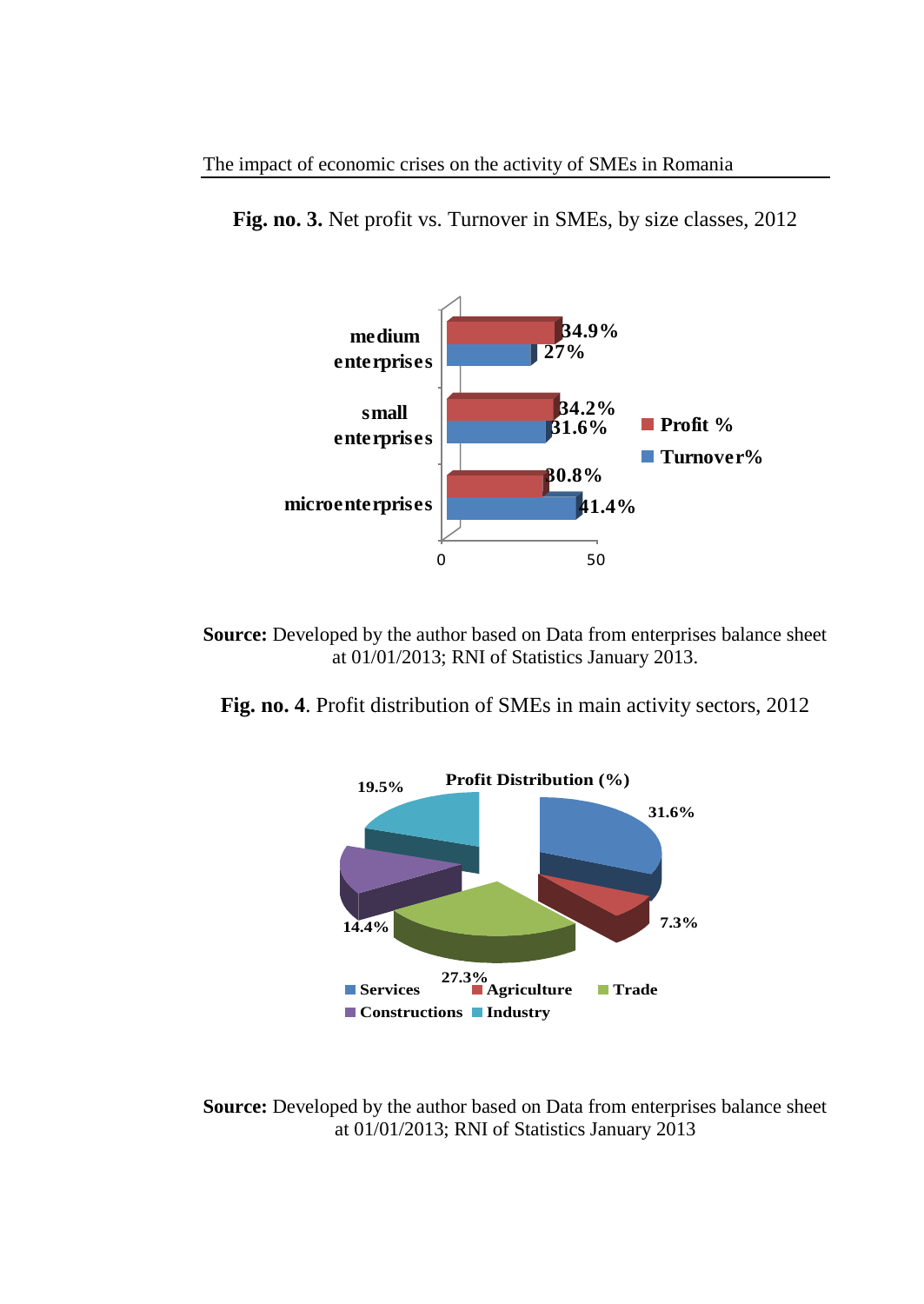SMEs in Agriculture appear with the best ratio between profit weight and the share of number of enterprises, that is 7.3% share of the total profit and 3.3% in number of enterprises.

### **Impact of the post-crisis period on the productive potential of enterprises and their performance level**

Currently, increasing the performance of SMEs in terms of economic efficiency and competitiveness is a constant concern at European Union level, which is also illustrated by the SME policy and strategic lines of actions to support their development. SMEs' economic efficiency can be expresses using several economic indicators, among which the most relevant is labor productivity (defined as the ratio between turnover and the number of employees) and profitability (Atanase, 2010).

The level of labor productivity and its growth rate depends on a number of influence factors, such as number and level of qualification of the personnel and the technological level of production and organizational processes in companies. In many cases, reducing the number of employees is a direct factor of influence for increasing productivity, but the positive results can be expected only if the restructuring is accompanied by personnel training and qualification as well as renewal of the technological factors (Teresa da Silva Lopes, 2007).

Developments in recent years in the average number of employees, in Romanian SMEs, were determined primarily by the difficulties of the economic crisis and have led to conjectural reductions rather than strategic ones. At the same time, the reduction in the number of employees in SMEs took place while the turnover diminished, resulting in a decrease of SMEs performance in 2009-2010, with a slight recovery in 2012. SMEs are important to the economy for contributing to Gross Domestic Product creation, but in recent years marked by the effects of the economic crisis are increasingly appreciated as the main generator of employment in Europe. The average number of employees per enterprise at SMEs level is 5.8 in Romania, higher than the European average of 4.2 times. On each class of enterprises the situation is as follows: in microenterprises the average number of employees per enterprise is 2.1; in small enterprises the average is 19.6 employees per enterprise; in medium sized enterprises there are 101.7 employees per enterprise. By activity sectors, in Industry we find the largest number of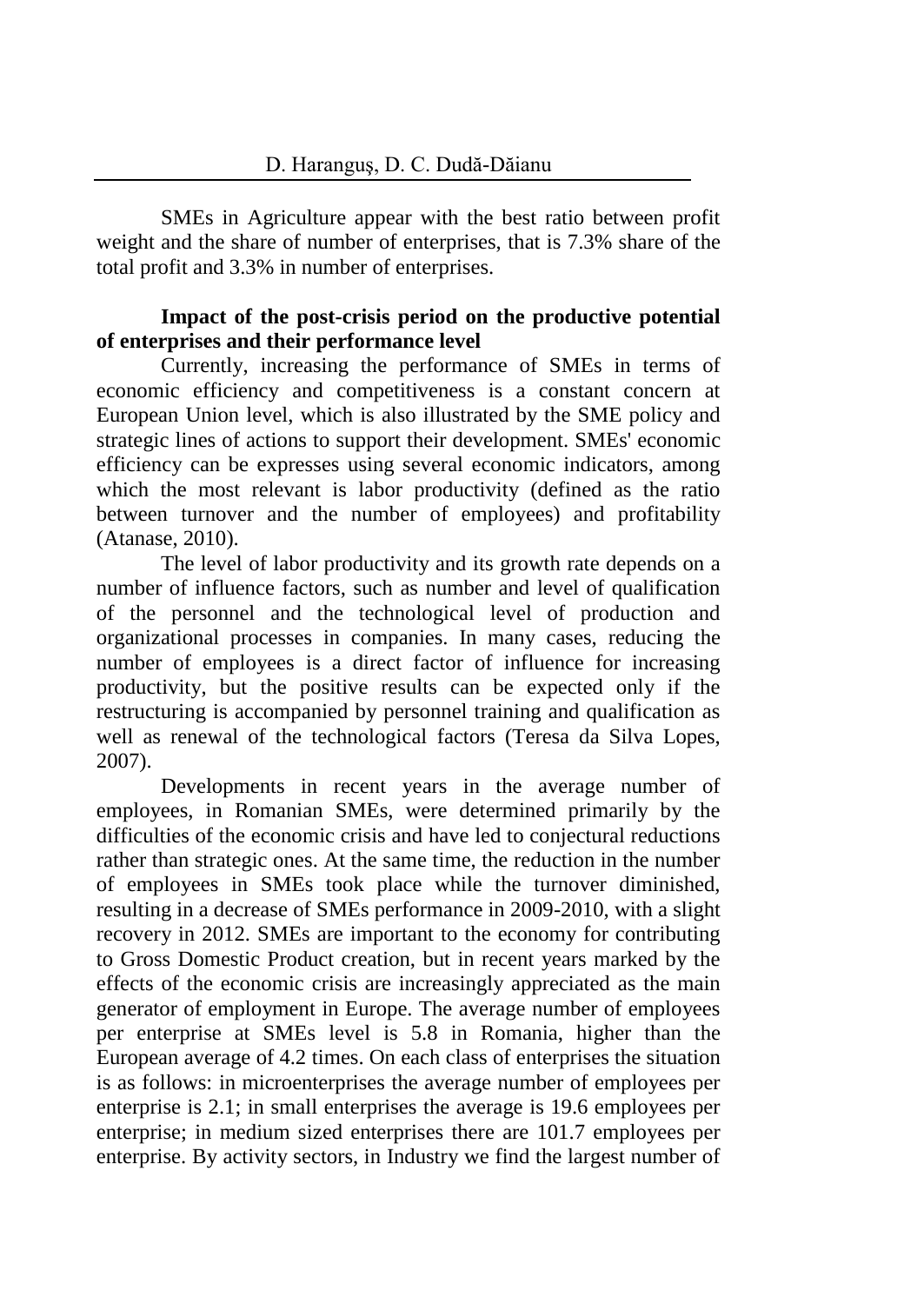employees/enterprise (14.2); in Constructions there are 7.7 employees/ enterprise; in Agriculture 5.9 employees/enterprise; and the lowest average values are in Services (4.5) and Trade (4.2) employees/ enterprise. The average value of labor productivity in SMEs, calculated by the average turnover per employee is 233434.2 lei, compared to the value of labor productivity in large enterprises which is 323215.4 lei.

The sectoral labor productivity analysis indicates the highest value in the Trade sector (404264 lei), above the average in SMEs, explainable by the specific of this activity that runs large turnovers with a small number of personnel. SMEs in Agriculture are noted with 258163.3 lei level of labor productivity, above the average value of SMEs. This result can be interpreted in the general positive trend of SMEs in this sector, which has developed through new investments stimulated by constant financial aids.

In Industry, SMSs have a level of productivity of 185216 lei, below average, which indicates an inadequate level of technology in SMEs in the manufacturing sector. In Constructions and Services is found the lowest labor productivity, the achieved turnover is reduced in relation to the large number of employees.

Profitability is another analyzed indicator regarding the evaluation of business efficiency, which measures the contribution of personnel to the achievement of economic and financial performances. Thus, the efficiency of Romanian SMEs, in terms of the ratio between the profit obtained and the average number of employees in 2012 had an average value of 11583.5 lei/employee. The analysis of the data from the balance sheet for the three size classes and main economic sectors reveals the following general issues:

- The most favorable situation appears in microenterprises, that have the highest profitability per employee at the level of the entire class, respectively 127% average value per SME;
- Small enterprises have a share of profitability per employee of 90% compared to the average value, and medium sized ones of only 83%;
- The personnel from the enterprises working in Agriculture has the highest contribution to profit, which ensures a profitability rate two times higher than the average on SME (25219.5 lei/ employee);
- SMEs in Construction have the second highest profitability (13104 lei/employee) between economic sectors; in Service and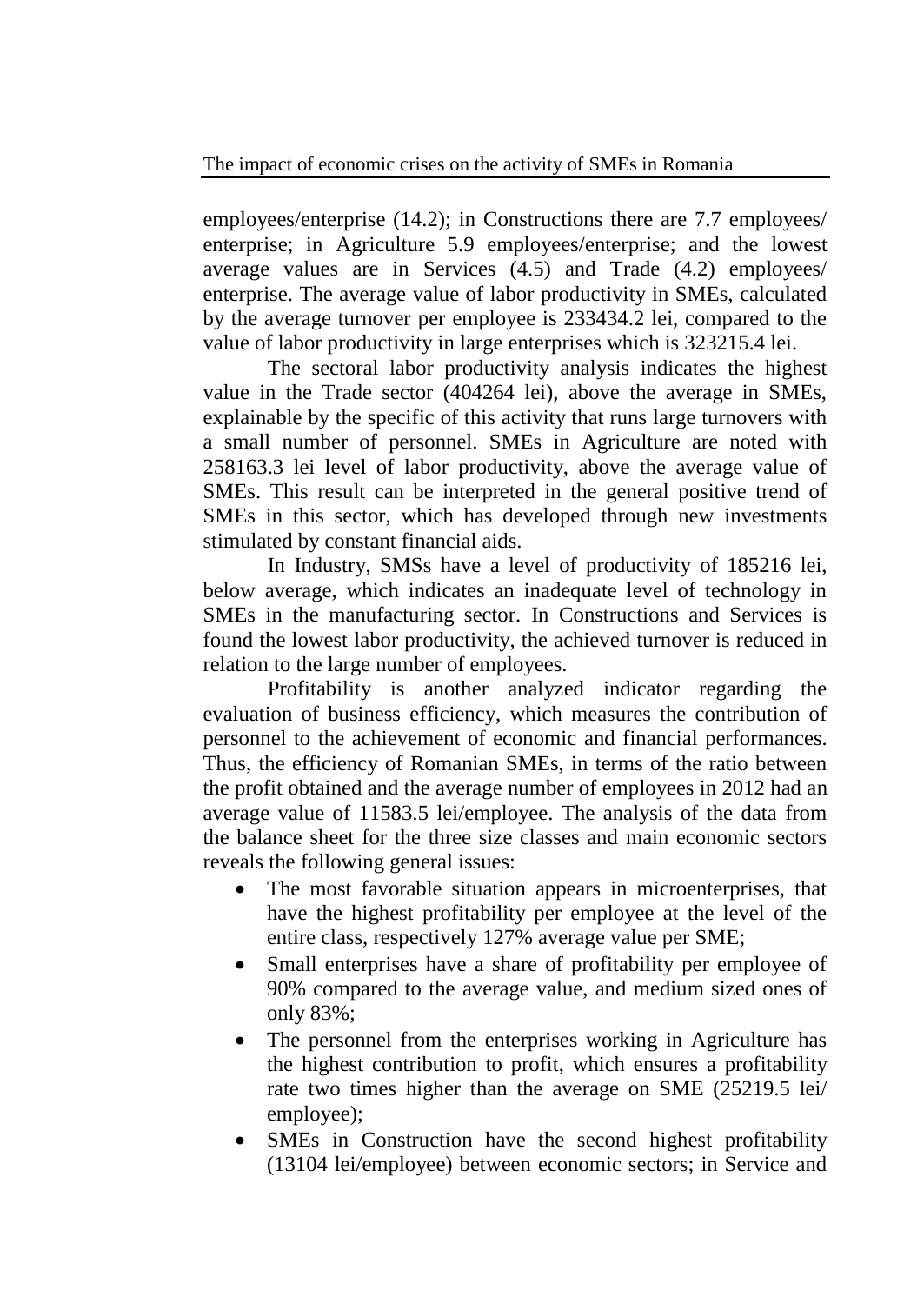Constructions were recorded values close to average, respectively 12191 lei/employee and 11660 lei/employee;

 In terms of profitability, SMEs from Industry present the weakest performance with a level of only 8410 lei/employee.

### **Conclusions and proposals**

Never before the future of economic recovery and development, both in Romania and in Europe has depended so much as today on the SMEs sector evolution. In the current context, SMEs represent the most dynamic factor in economic development and social inclusion, through their potential for competitiveness, innovation and the ability to create and maintain jobs in society.

The number of economically active SMEs remained practically at the same level, of about 437000, in 2011 and 2012, but compared to 2008, before the crisis, this number is reduced by 14%. It can be concluded that approximately 71000 active SMEs in 2008 disappeared from the Romanian economic environment during the crisis.

The size class structure of SMEs registered in 2011 a slight increase regarding the small enterprises class representing 10% and the middle sized enterprises class with a share of 2%; these evolving structure movements occurred due to the SMEs sector reconfiguration following the dissolution of a large number of microenterprises.

Regarding specialization, small and medium sized enterprises in Romania are predominantly oriented in Services, being predominantly also in the Wholesale and retail trade and repairing vehicles sector, with a share of 76.5% of total.

Determining the optimal period to renovate productive equipments is a multi-iteration problem; in the optimal decision-making processes, separately for each stage, the manager adopts a series of consecutive decisions. Every decision is optimal for the given iteration; all decisions are directed towards the achievement of the ultimate goal – maximum income, profit or minimum costs, expenses; at each stage of solving the problem the manager usually uses the one and the same optimization criteria; the problem of determining the optimal period of equipment refurbishment can be solved only for separate periods of time; the problem must be decomposed into a set of optimization subproblems for each period; the set of solutions for optimization problems is presented by a sequence of values of the function-purpose; solving optimization problems for each period is done by algorithms developed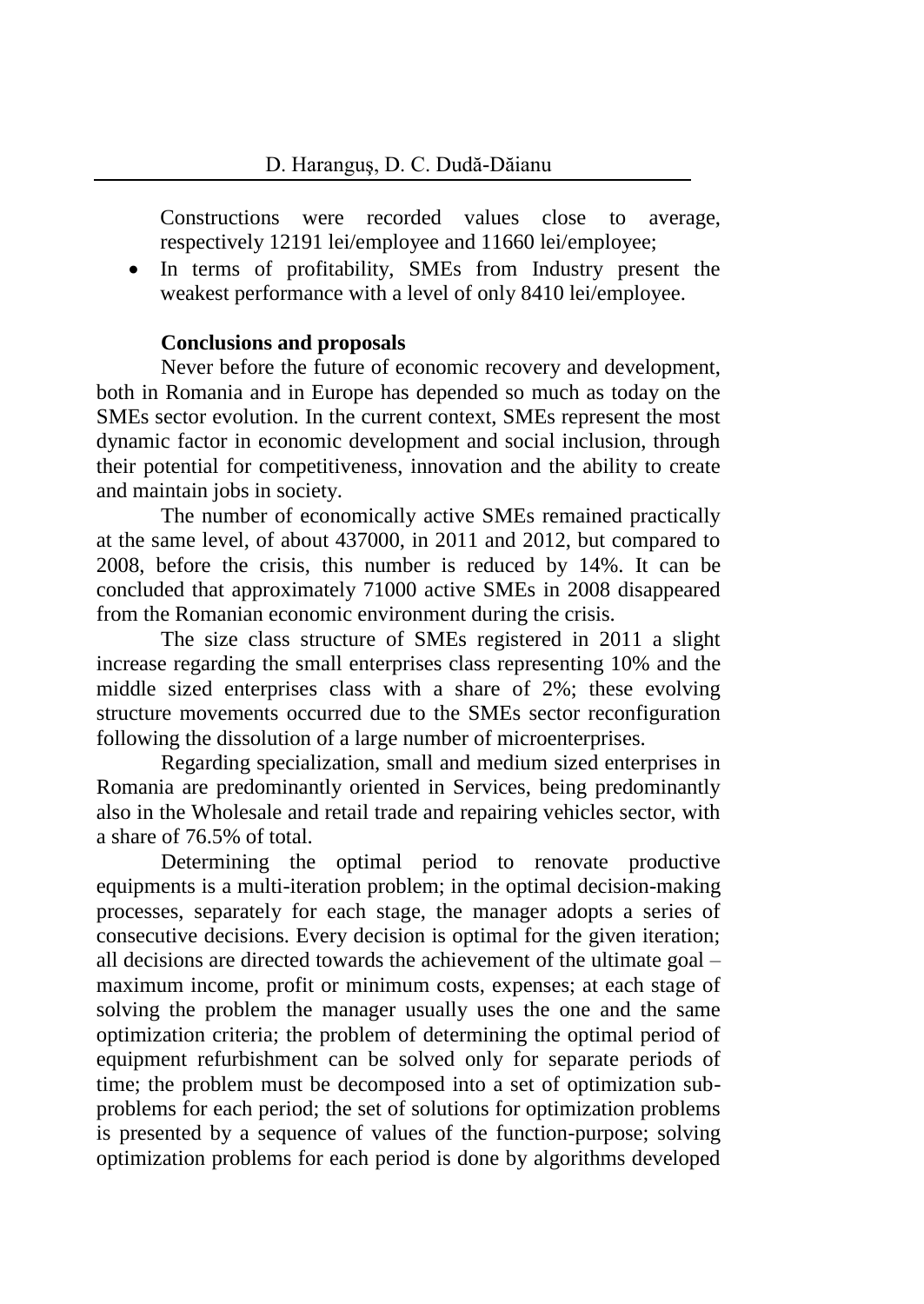for each problem depending on its specificity, starting with the last period; the optimal solution for each period examined separately is optimal in all periods.

The problem of determining the optimal assortment, technologies used to manufacture finished products can be resolved only after examining all possible options; the optimal solution of the problem can be attributed to the decision-making system and other business services; the optimization criteria is not about principle, it can be modified depending on the specificity of the problem, and it can be replaced with minimal cost and maximum profit.

Under the conditions of post-accession to the EU, the enterprise faces several main problems: the price stability of the enterprises' products is not given by the company, but by the market. The reduced prices of the enterprises' products can aggravate its economic status. In this context, the company is required to minimize as much as possible its productive efforts. This can be achieved only by using the analytical potential of mathematical programming (planning). The enterprises' manager must know the potential of analytical methods, and set up groups of experts to address issues related to strategic management.

Enterprises in Romania operate in an open economic environment, they are engaged in an economic competition with EU member state, and the material, financial, labor resources, including qualified labor are limited. The productive potential of enterprises is determined by a number of exogenous and endogenous factors: technological progress, innovational level, availability of fixed capital, its efficiency, the specific resource consumptions (per unit of product), demand and supply in the Romanian market, as well as EU; economic policies of the enterprise, of the country and of EU. Actually, the enterprise cannot operate effectively on the basis of programs (plans) developed intuitively, the situation requires to fully use all the possibilities to become an enterprise of the future.

The investment distribution (of productive accumulations) between businesses of a company is a dynamic programming problem, for which in the technical literature can be found a number of resolving methods. The problem solving procedures, very mathematical, remain inaccessible for the managers of several companies.

Financial crises have accompanied the economic development of mankind throughout its existence, only the dimensions were more reduced, sometimes local. Economic practice argues the statement: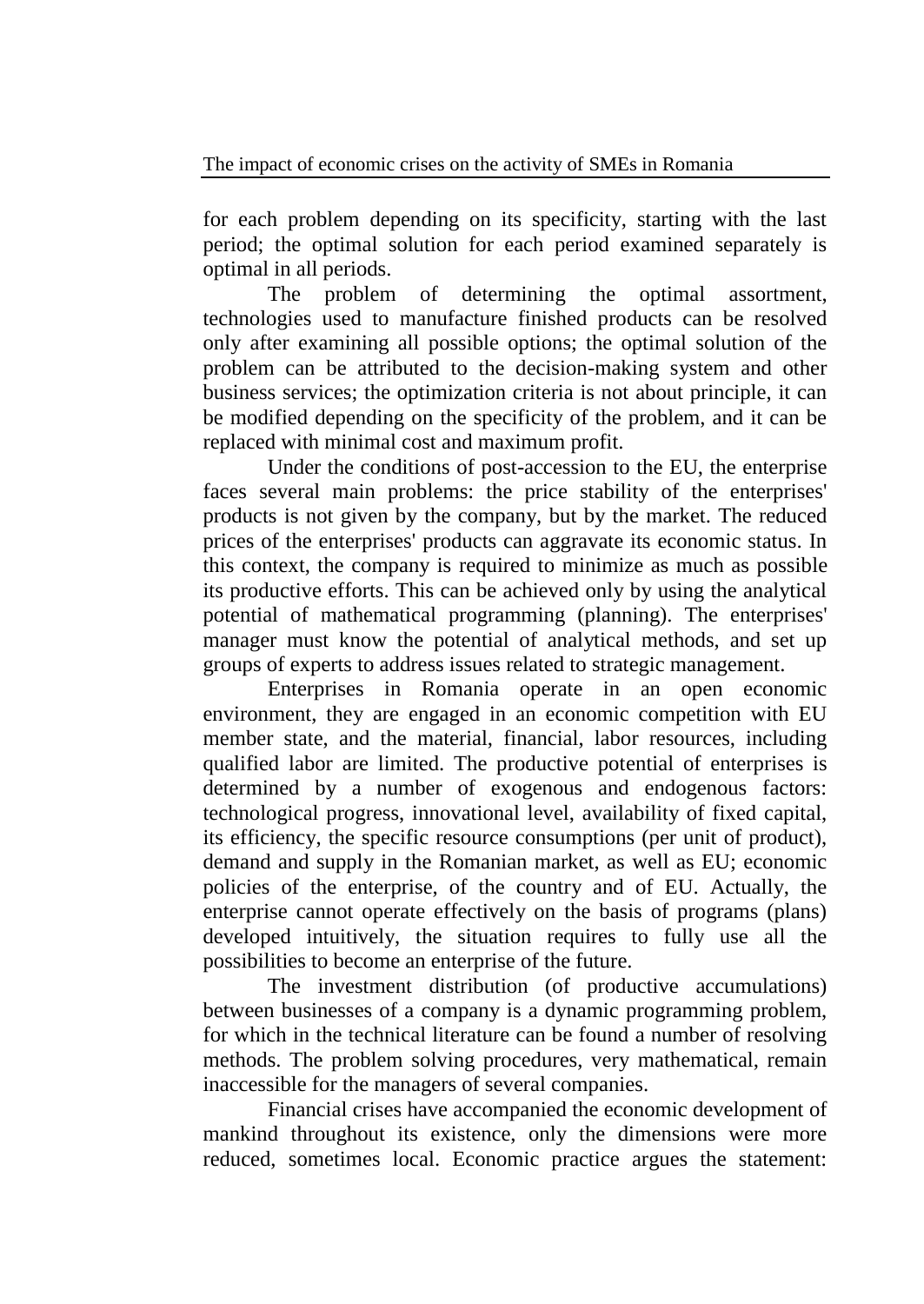financial and economic crises are more "a rule", than deviations from the "rule".

The turnover of SMEs represents more than 58% of the total turnover achieved in the economy. The average increase in the turnover obtained by SMEs in 2012 compared to 2011 was +2% in real terms, and at the level of size classes, the highest increase was registered by the small enterprises class  $(+8.6\%)$ , followed by the medium sized enterprises class (+0.9%). Only microenterprises have diminished their turnover in real terms, in 2012 compared to the previous year, respectively with -3.3%.

At SMEs level, the average number of employees per enterprise is 5.8 in Romania, higher than the European average which if 4.2 employees/enterprise. The average number of employees/enterprise is 2.1 in the case of microenterprises, 19.6 in small enterprises and 101.7 in medium sized enterprises. From the activity sector's perspective, the highest number of employees per enterprise is engaged in manufacturing (14.2) and the lowest in trade (4.2).

The average labor productivity in SMEs represents 72% of the labor productivity in large enterprises. The productivity values registered in SMEs in Romania are in the range of specific values for SMEs in EU 27, respectively between 32000 Euros for microenterprises and 59000 Euros for large enterprises.

The analysis of the three indicators – number of enterprises, number of employees and turnover in SMEs – reveals several main aspects that characterize SMEs in Romania:

- there is a directly proportional relation between these three indicators, in the evolution of each size class;
- microenterprises were the most vulnerable in conditions of instability and difficulty brought by the economic crisis, being the only ones with loss in turnover;
- the small enterprises class had the best evolution in all analyzed indicators.

The general radiography of enterprises in Romania, six years after integration in the European Union and under the impact of the global crisis, reveals a series of inabilities and vulnerabilities of small and medium sized enterprises that appear insufficiently prepared to compete successfully in the domestic market of the European Union.

SMEs limitations related both to the general and the particular characteristics of each size class or activity sector were aggravated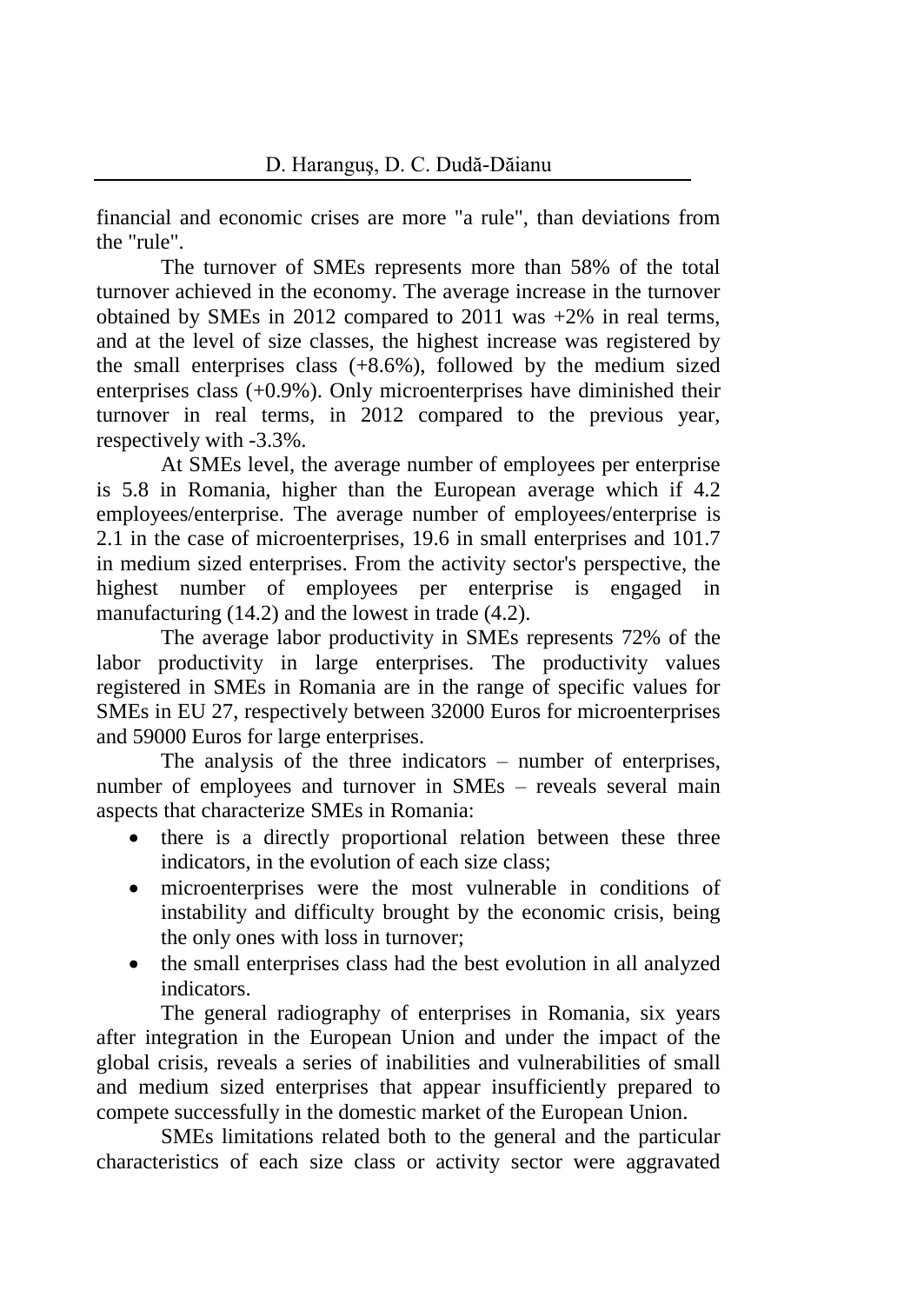during the generalized crisis, Romanian enterprises being forced to evolve in an unfriendly economic environment, characterized by structural imbalances, instability of the tax system and a banking system reluctant to crediting small enterprises. The magnitude of the crisis and the extension of its effects over several years translate into a reduction of the number of SMEs in Romania and related job losses starting with 2009.

The negative macroeconomic context was reflected in the performance of SMEs economically active, as well as in the demographic trends in business, registered during the 2008-2012 period. The balance sheet data at the beginning of 2012, although they indicated a slight positive return of the main indicators, shows us that SMEs in Romania are in a turning point, with a fragile stability that manifests differently in size classes and economic activity sectors or from one region to another.

The assessment of the economic potential of the commercial enterprise with the purpose of formulating some proposals for strengthening its viability in terms of the financial and economic crisis have led to some *recommendations*.

Given the persistence of the global economic crisis, are required more than ever strategic governmental measures and coordinated actions to support the economically active enterprises in the increasingly fierce competition in the single market of the European Union, and to stimulate businesses and the creation of new businesses. For labor productivity growth is necessary that the state solves the following problems: stimulate the creation of perfect markets; exclude monopoly from the market; ensure economic competition through institutional acts; implement methods that will ensure the comprehensive development of all Romanian counties; update the professional training systems of labor resources; motivate work quality, performance studies; ensure social security of distressed labor resources; determine the priority sectors that are successful generators in increasing labor productivity; elaborate regional development programs for all counties, cities, rural communities; develop mechanisms to drive private capital in educational processes; develop productive infrastructure; develop the national electronic database in the profile of counties, municipalities, cities, villages.

Following the model of the countries with the highest economic performance, it is recommended that the decision maker from the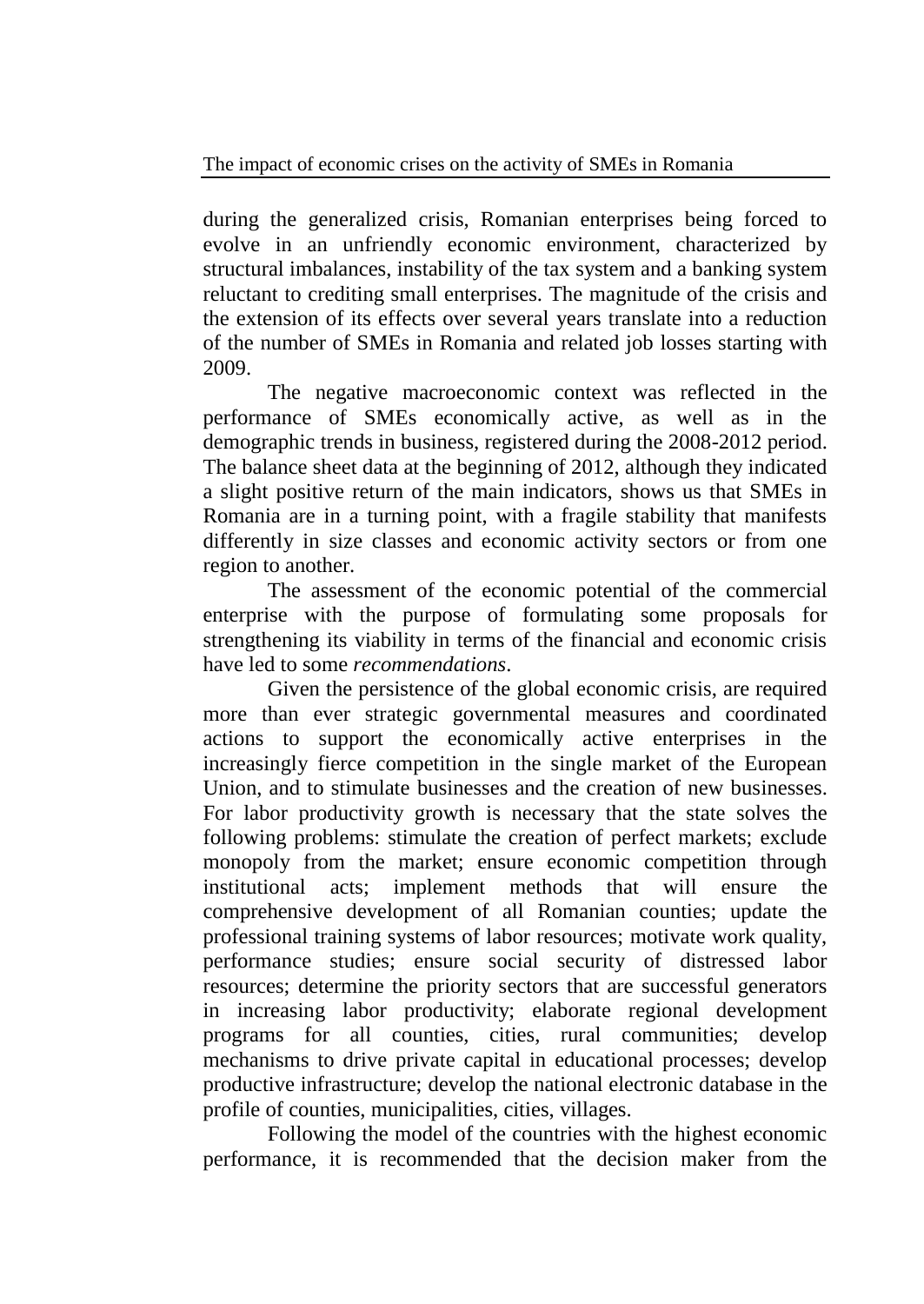governmental sector, academic and business environment, nationally as well as regionally, to collaborate together to create a comprehensive support model for spin-off and high-tech companies in production and services based of advanced technology and research.

The economic potential of Romanian enterprises can be amplified if they will allocate substantial budgets for programs and dedicated funding schemes, that provide direct financial support to small and medium sized enterprises oriented towards innovation, creating prerequisites for the establishment, in Romania, of a critical business mass with growth potential in areas of high technologies or based on transfer of research results.

#### **Bibliography**

- Anastase, I. (2010). The economic potential of the firm: an algorithm for allocating the investments among its firms*,* In: *Economy and Sociology Review,* Nr. 4/2010
- Krugman, P. (2008). The Return of Depression Economics, Penguin Books Publishers
- Schumpeter, J. (1982). *The theory of economic development: An inquiry into profits, capital, credit, interest, and the business cycle*, Transaction Publishers,
- Soros, G. (2010). *America Must Face up to the Dangers of Derivatives*. In: Financial Times, Friday, April 23, 2010, accessed in July 2013 at the address *[http://www.ft.com/cms/s/0/7](http://www.ft.com/cms/s/0/)07ef202-4e3d-11df-b48d00144feab49a.html#axzz2bHr l4Z1*
- Lopes, T. S., Casson, M. (2007). Entrepreneurship, Brands and the Development of Global Business, In: Working Papers, *Centre for Globalization Research,* No. 2.
- *What Went Wrong with Economics*? In: The Economist, July 18th 24th, 2009, accessed in July 2013 at the address: *http://www.economist.com/node/14031376*
- Romanian National Institute of Statistics (RNIS) (2011, 2012, 2013). *Data from enterprises balance sheet at 01/01/2013* accessed in July 2013 at the address: *http://www.insse.ro/cms/*